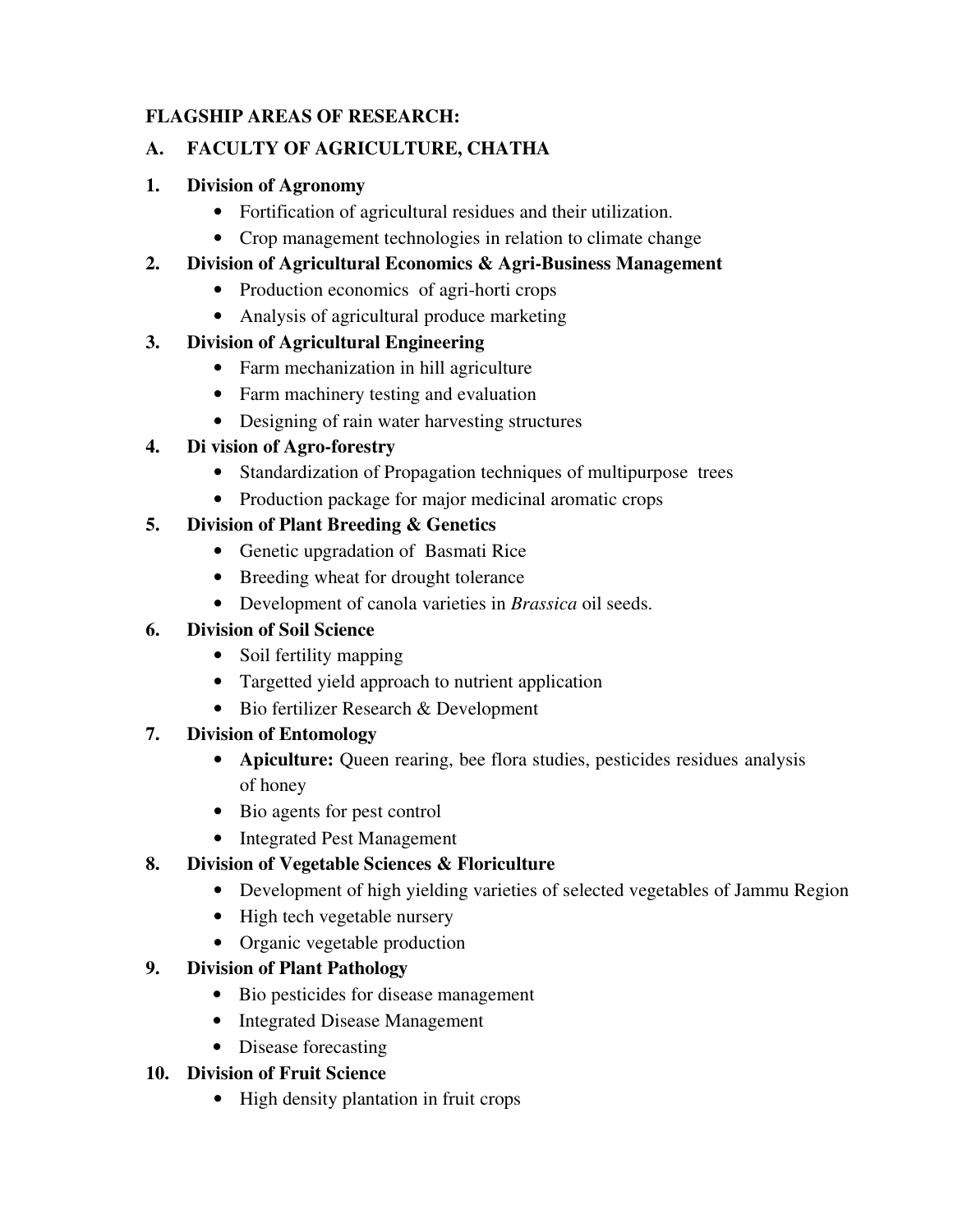• Identification and development of improved varieties

#### **11. Division of Food Science & Technology**

• Processing and value addition

#### **12. Division of Sericulture**

- Silkworm rearing technology
- Agro-techniques for mulberry cultivation

#### **13. Division of Extension Education**

- Impact & process evaluation of the research & development programmes (Research projects & Extension programmes) of agriculture & allied in Jammu division.
- Diffusion research and information source utilization.

## **B. FACULTY OF BASIC SCIENCES, CHATHA**

### **1. Division of Statistics & Computer Science**

• Basic and strategic research in sampling theory and statistical modeling

## **2. Division of Bio-Chemistry**

- Bio chemical and molecular studies of climate change effects on plant health nutritional quality and yield attributes.
- Biochemical prospecting of plant/microbes for antioxidant, antimicrobial and anticancer activities.

### **3. Division of Plant Physiology**

• Physiological evaluation of crops under climate change

## **4. Division of Microbiology**

• Identification of beneficial residential microbes

## **C. FACULTY OF VETERINARY SCIENCE & ANIMAL HUSBANDRY, R.S PURA**

#### **1. Division of Live Stock Products Technology**

- Development of functional meat products
- Entrepreneurship in livestock products

## **2. Division of Animal Nutrition**

- Formulation of animal feed using local plant resources
- Development of supplementary animal feeds through fodder preservation

## **3. Division of Veterinary & Animal Husbandry Extension Education**

- Documentation and validation of indigenous technological knowledge
- Impact analysis of transferred technologies

## **4. Division of Veterinary Pharmacology & Toxicology**

- Toxic manifestation of pesticides and their modulation of animal resources
- Bio prospecting of medicinal plants for animal health.